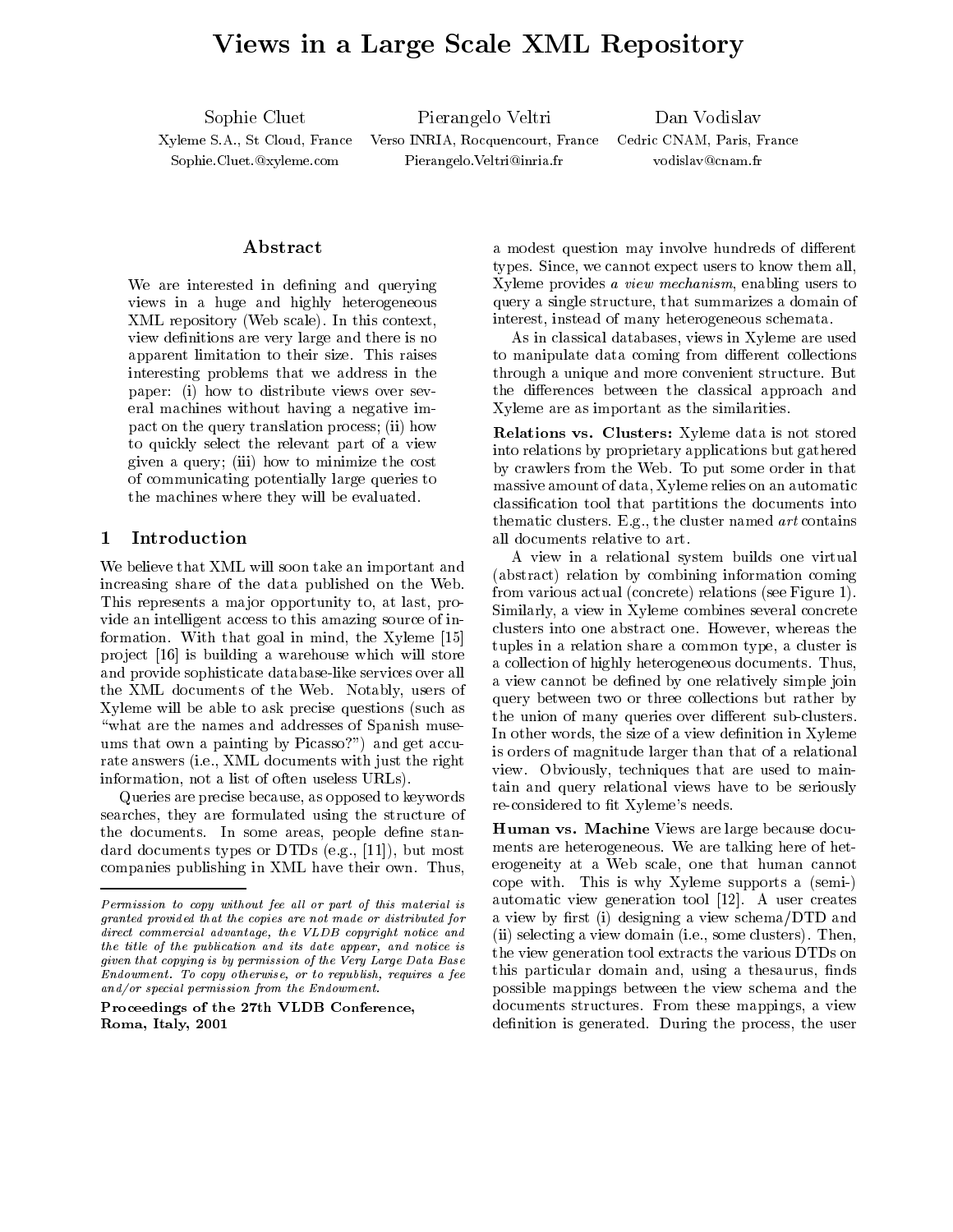

Figure 1: Relational Vs. Xyleme Views

can interact to refine the definition. Whereas a human cannot cope with large scales, softwares do not have the intelligence of humans. This seriously constrains the expressive power of the view definition language.

This paper presents our solution to this new problem. We are not concerned by view materialization but focus on three main issues: (i) view definition model, (ii) view implementation and distribution, (iii) translation of queries against views. We chose a simple definition language to allow automatic generation of views. Still, this language is adapted to most practical cases and allows a distributed implementation of the view system that is scalable both in terms of data and load. The query translation algorithm has a good (linear) complexity. Future work will aim at a more powerful view language while preserving the good performance and scalability properties of the current solution.

To our knowledge, there is no work on views in a web-scale heterogeneous information system. Previous works provided view mechanisms with more powerful definition languages for relational  $[13]$ , object  $[10]$ , semistructured [1] databases or mediators [9, 7], but are not adapted to heterogeneity on a large scale.

The paper is organized as follows. In Sections 2 to 4, we address the problems of, respectively, (i) definition, (ii) implementation and (iii) translation of views. In Section 5, we extend our work by introducing joins in query translation and considering query relaxation.

## 2 View Definition

We first briefly introduce the Xyleme query language before discussing the view definition model.

### 2.1 Queries

The Xyleme query language is an extension of OQL [6] with path expressions and the full text *contains* predicate. It is consistent with the requirements published by the W3C XML Query Working Group [14] and similar to many languages proposed by the database com munity for text or semistructured databases (e.g., [2, 5, 8. The most basic query filters a collection of XML documents according to some predicates. For instance, consider the following query that retrieves the titles of van Gogh's paintings exposed at the Orsay museum.

| Example 2.1       |                                       |
|-------------------|---------------------------------------|
| select $p$ /title |                                       |
|                   | from <i>doc</i> in culture,           |
|                   | $p$ in $doc/painting$ ,               |
|                   | where $p/$ author contains "van Gogh" |
|                   | and $p/m$ useum contains "Orsay"      |

Note that, as opposed to standard database queries, structure is used here as an added means for filtering the documents. The collection named culture contains documents of various types. The query considers only those with the specific structural pattern shown in Figure 2 (tags are in bold font, title is framed because it is part of the query answer). Xyleme query language supports both child  $\ell$  and descendant  $\ell$  relations. In this paper, we forget about this distinction.



Figure 2: Query Pattern Tree

This simple kind of queries that filters a collection according to some tree pattern is called a tree query. It constitutes the basic brick of Xyleme query language. A complex algebraic operator called PatternScan has been designed especially to capture tree queries. It is implemented using an adaptation of the full text indexing technology [3]. Naturally, tree queries are also the basis of the view mechanism.

As in a relational system (Figure 1), a Xyleme view has a domain, a schema and a definition. In the sequel, everything related to the view domain is called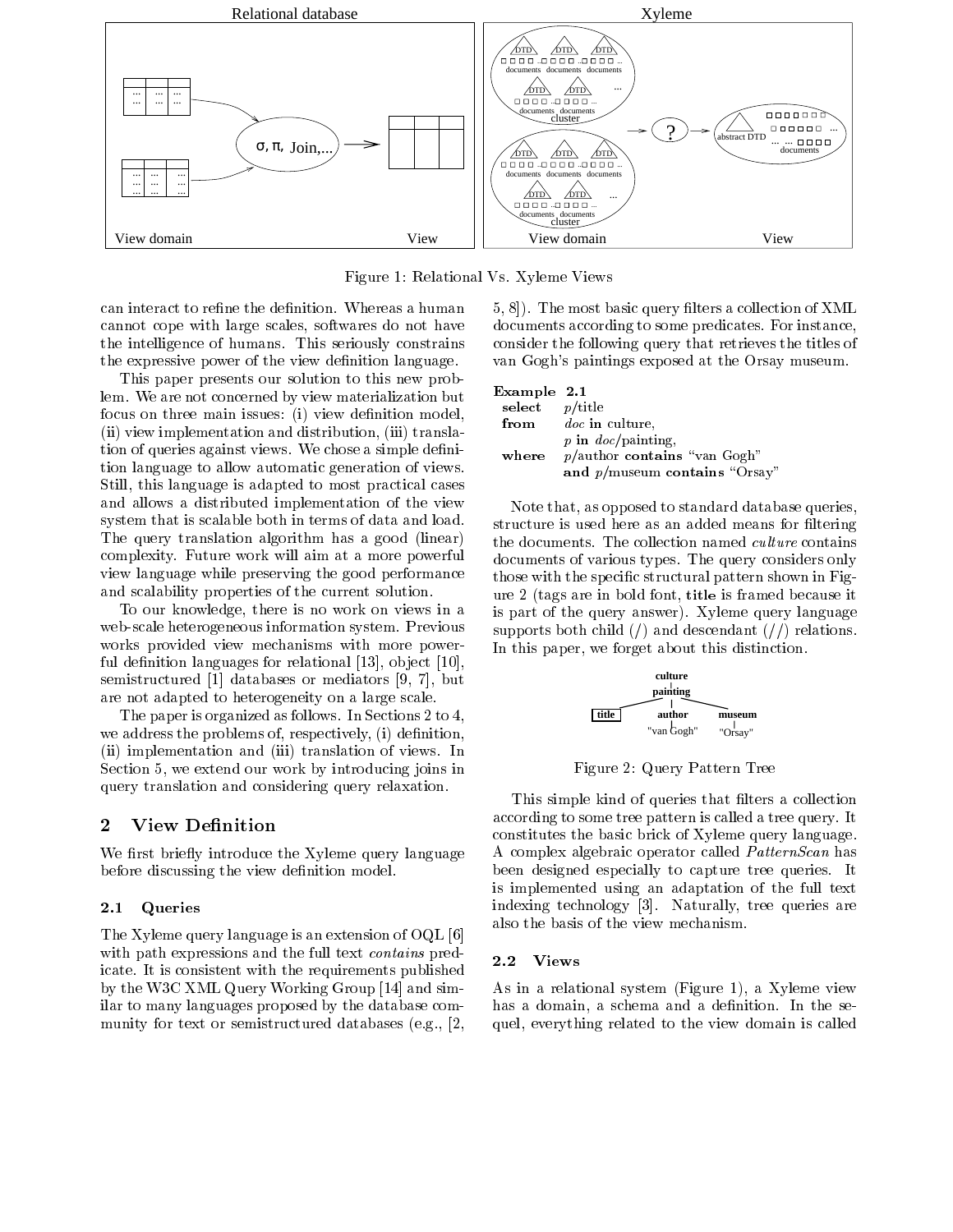

Figure 3: An Example of View over the *culture* Domain

concrete and everything related to the view itself is called abstract.

The domain of a view is a set of *clusters*, i.e., a subset of Xyleme repository. A cluster contains a set of semantically related XML documents. E.g., the cluster art contains all documents relative to art. The structure of the documents within a cluster is described by DTDs (also called *concrete DTDs*). The right part of Figure 3 shows two concrete DTDs of to the art cluster. Notice that they are represented as trees. They may actually be graphs. However, it is always possible to replace a graph DTD structure by a forest of tree-like DTDs, that we call DTD summary. We do this in Xyleme by considering all the roots of the documents conforming to a DTD and by extracting from the graph the trees rooted into these elements. In the sequel, we assume without loss of generality that all concrete DTDs are trees with a unique root. Moreover, we do not distinguish attributes from elements and we ignore cardinality and alternatives.

The view schema is an abstract DTD. It is a tree of concepts (rather than attributes or elements). Abstract DTDs describe abstract documents, i.e., those that are within the view. For instance, consider the abstract DTD shown on the left part of Figure 3. All edges must be interpreted as  $0$ -n (i.e., "\*"). Links are interpreted as providing context: e.g., author under painting may be interpreted as painter, while author under movie as director.

The view definition is traditionally a query. In Xyleme, we chose a simpler view definition language. A view is defined by a set of pairs  $\langle p, p' \rangle$ , called mappings, where  $p$  is a path in the abstract DTD and  $p'$  a path in some concrete DTD. We call these paths respectively abstract and concrete. The intuition that is underlying our views is that of "path-topath" mapping, i.e. a view specifies mappings between path in the abstract and concrete DTDs. Before presenting path-to-path mapping, we discuss two alternative ways of mapping abstract to concrete DTDs: tag-to-tag and DTD-to-DTD. We justify our choice by comparing these solutions according to four features: (i) size of the view definition, (ii) automatic generation, (iii) precision in query translation, and (iv) query translation processing time.

### Tag-to-tag mappings

The view is defined here by a set of mappings from abstract concepts to concrete terms. An abstract concept is the label of a node in the abstract DTD tree (e.g., "painting" in the abstract DTD of Figure 3) and a concrete term is the label of a node in some concrete DTD (e.g., "WorkOfArt" or "painting" in the concrete DTDs of Figure 3). An abstract concept, respectively a concrete term, may be involved in several mappings.

To translate a query against a view, abstract concepts are simply replaced by their corresponding concrete terms. All possible combinations are considered, each resulting in a tree query. The various tree queries are unioned to form the final result. From a storage point of view, this solution is the less costly, because concepts or terms occurring several times are factorized. It is also the easiest to generate automatically (it is simple to find semantic analogies between words).

However, it is the less precise because it completely ignores the structure of the documents, not allowing to capture relevant mappings. For instance, consider a query involving the abstract path: painting/title, and assume that a concrete DTD contains the path: painting/description/title. With tag to tag mappings, one cannot translate one path to the other because they do not have the same length. The only possibility is to systematically use descendant rather then child relationship. In this way painting/title would be translated to painting//title, but, the title below painting/description/exhibition in some concrete document will be interpreted as the title of a painting.

The lack of precision is also bad from a processing point of view. Indeed, translating queries with tag-totag mappings leads to consider all tags combinations, (i.e.  $\kappa$  if  $\kappa$  is the average number of mappings per abstract concept and  $n$  is the size of the query) many of which are useless because they do not appear in any concrete DTDs. Thus, this may become inefficient.

### DTD-to-DTD (tree-to-tree) mappings

Another possibility to define views is to map abstract DTD to concrete DTD. This is illustrated by Figure 4 where dotted lines represent the correspondence between abstract nodes (on the left) and concrete ones.



Figure 4: A Mapping from DTD to DTD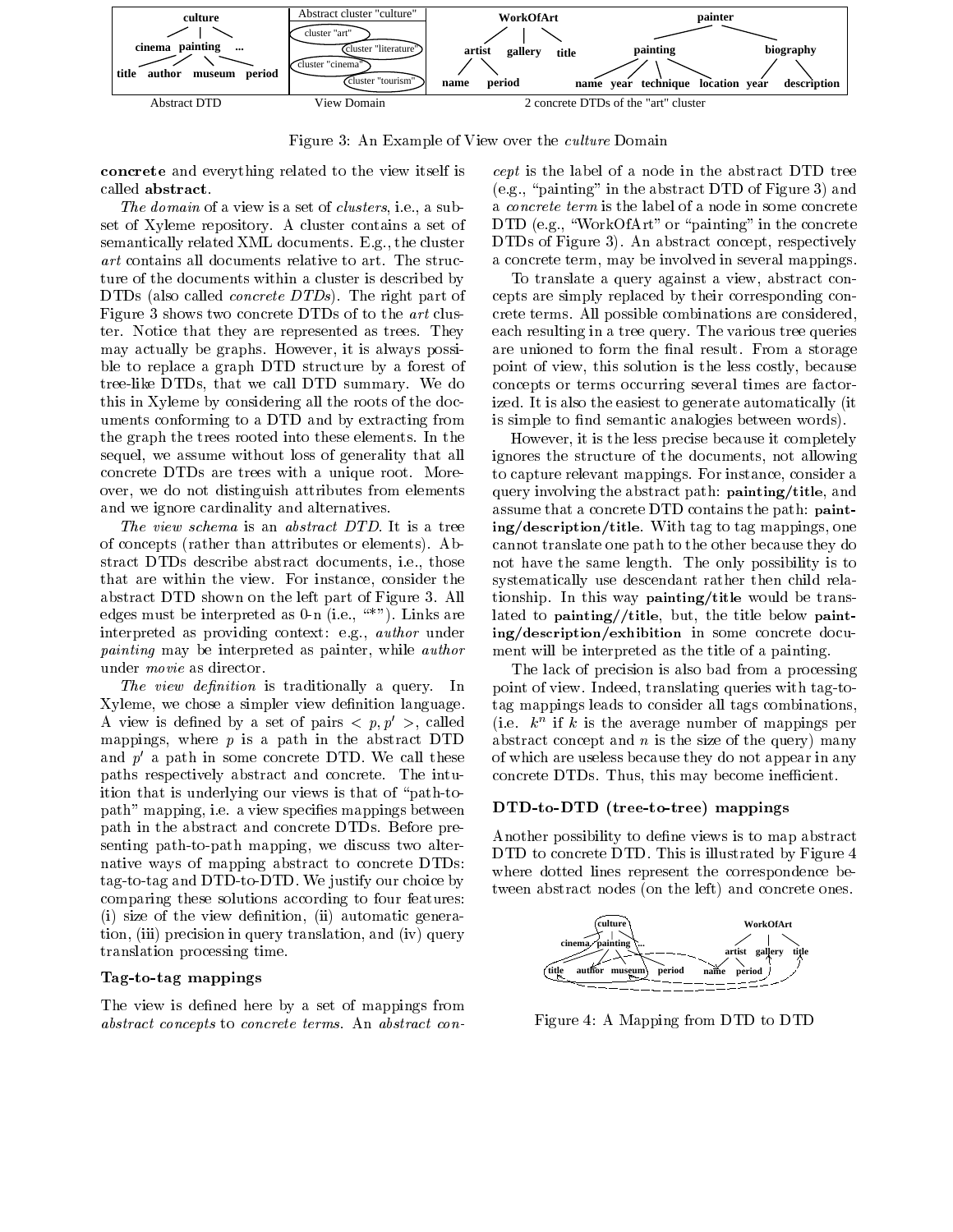This method corresponds to the classical definition of view, where the connection between two structures is defined by a query. For instance, the mapping of Figure 4 corresponds to the following Xyleme query:

### Example 2.2

|      | select culture   painting   title : t, |
|------|----------------------------------------|
|      | $\text{author}: a,$                    |
|      | museum : $m \mid \cdot \mid$           |
| from | p in WorkOfArt.                        |
|      | a in $p/\text{artist}/\text{name}$ ,   |
|      | $t$ in $p$ /title,                     |
|      | m in $p/g$ allery                      |

The select clause builds the abstract DTD subtree that is bounded in Figure 4 and indicates the connection between abstract and concrete nodes (e.g., title and t, which stands for WorkOfArt/title).

In order to translate a query, we first select the mappings whose abstract subtree includes that of the query. Then, from each of them, we generate a concrete query in a straightforward way. The result is the union of all these concrete queries.

The drawbacks of DTD-to-DTD mappings concern storage and view generation. DTDs often share similarities, because familiar concepts (e.g. address) often take the same form, or because new DTDs are often created by modifying existing ones (customization). DTD-to-DTD mappings cannot factorize such similarities, while the other mappings do. Concerning view definition, it is doubtful that a software will ever achieve the level of precision that is required here.

Still tree-to-tree mappings offer several advantages. Notably it is the most precise method, because it preserves the interpretation context of each document structure. Unlike the others, DTD-to-DTD mappings describe the abstract representation of a whole concrete DTD. Consequently, query translation produces no useless and no irrelevant query. Also, the query translation algorithm is very efficient, provided that the selection of the right mappings is fast. This can be achieved with appropriate data structures.

### Path-to-path mappings

This is the method we chose, because, as explained below, and illustrated by Figure 6, it combines the advantages of the two previous approaches. The idea here is to preserve the context of interpretation of abstract and concrete nodes, i.e., their path from the root. This is illustrated by Figure 5 that shows a set of path-to-path mappings. Note that each mapping must be interpreted independently. I.e., the fact that  $a/b/c$  is mapped to  $a'/b'/c'$ does not mean that  $a/b$  is mapped to  $a'/b'$ . Indeed, the example contains counter-examples of that. For instance consider culture/painting/author- $>$ WorkOfArt/artist/name. This mapping simply states that the abstract concept "author of a painting" is equivalent to the information found at the end of the concrete path WorkOfArt/artist/name.

Query Translation is performed in two steps. First, we select the abstract concepts that are used in the query. For instance, culture/painting, culture/painting/title, culture/painting/author and culture/painting/museum in the query of Figure 2. Then, among all the possible ways of combining their associated concrete paths, we select only those that (i) form a subtree of some concrete DTD and (ii) preserve the parent/child relationship of the abstract query. The result is the union of the concrete queries built from the valid tree combinations. For instance, given the mappings of Figure 5, the query will have a translation in the DTD rooted at WorkOfArt but not in the other one that reverses the painting/painter relationship. We will see in the sequel that there exists some good reasons for that constraint (efficiency and semantics) that may look too strong in the current case. Also we will see how it can be relaxed. Path-to-path map-

| culture/painting $\rightarrow$ WorkOfArt<br>culture/painting --> painter/painting                                |
|------------------------------------------------------------------------------------------------------------------|
| culture/painting/title --> WorkOfArt/title<br>culture/painting/title $\rightarrow$ painter/painting/name         |
| culture/painting/author --> WorkOfArt/artist/name<br>culture/painting/author $\rightarrow$ painter               |
| culture/painting/museum --> WorkOfArt/gallery<br>culture/painting/museum $\rightarrow$ painter/painting/location |
|                                                                                                                  |

### Figure 5: Path-to-path Mappings

pings save space by factorizing DTD similarities and allow semi-automatic mapping generation.

How mappings are generated is not the topic of this paper ([12]). In a nutshell, to each node in the abstract DTD we associate zero, one or more ancestor nodes that constitute its context of interpretation. For instance the left most title node in the abstract DTD of Figure 3, is associated to the painting node. then mappings are generated in two steps. First, words are mapped to words. Second, paths are mapped to paths by considering (i) their leaf words and (ii) their context. For instance, culture/painting is mapped to WorkOfArt because there is a specialization relationship between the two leaf words. culture/painting/title is mapped to WorkOfArt/title because their leaf nodes are equal and there is a mapping between the context of title (culture/painting) and a sub-path of WorkOfArt/title.

The main problem of the path-to-path mappings is precision. The descendant relationship constraint in query translation may lead to miss relevant concrete queries. Still remember that, in any case, automatic generation of mappings cannot be completely precise. As a matter of fact, the precision we miss here is typically that which cannot be infered by a software since links in XML do not have a semantics.

Query translation is as fast as for DTD-to-DTD mappings (see Section 4), because mappings are grouped by concrete DTD and the translation algo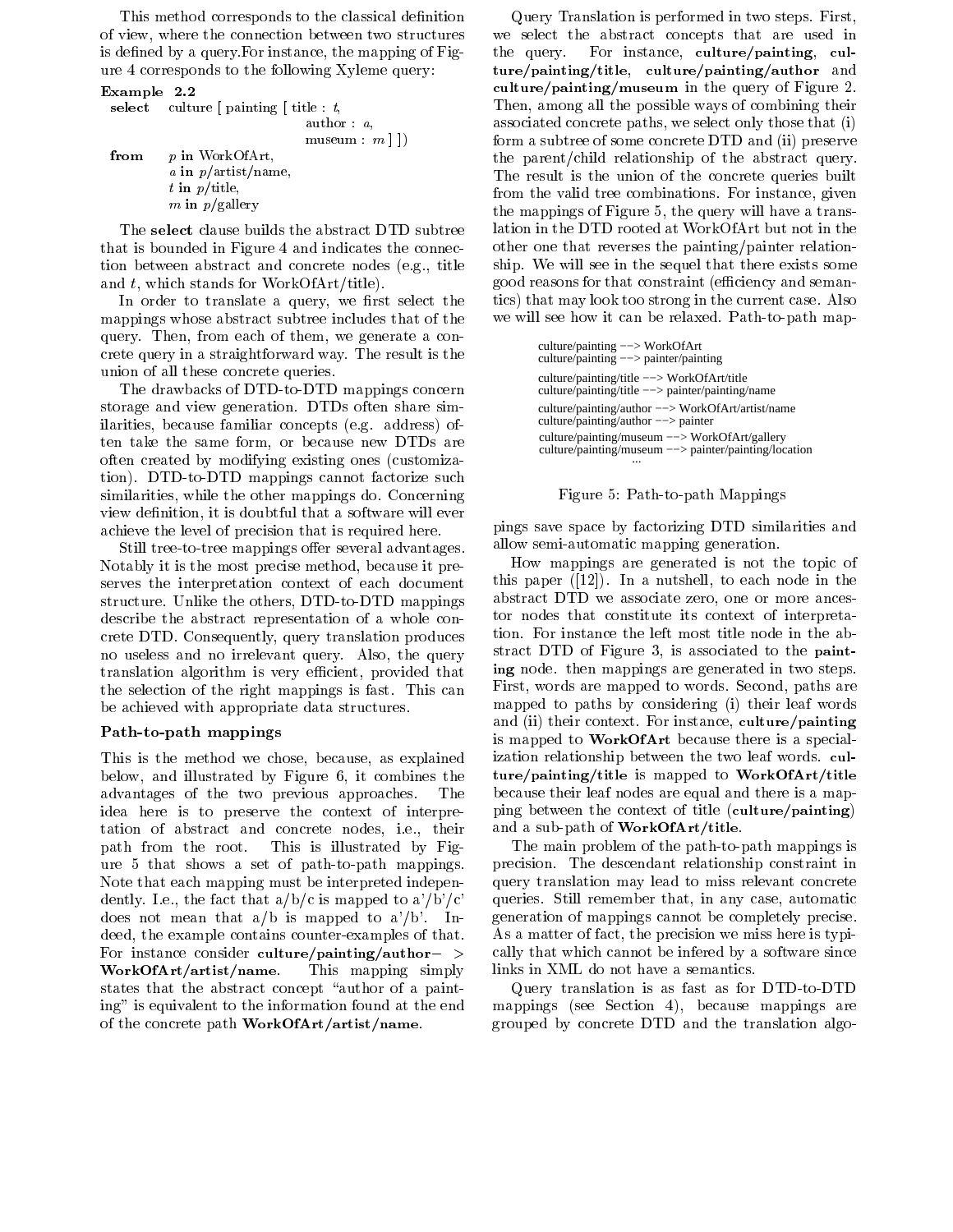rithm can process them together. Finally, notice that views as presented here map structure to structure in un-conditional way. In fact, the implementation of the view mechanism features simple conditional statements of the form "*path* contains *constant*". This extension is trivial and will not be discussed here.

| Feature<br>Method | <b>Storage</b>    | <b>Precision</b> | Query<br>processing | <b>Automatic view</b><br>generation |
|-------------------|-------------------|------------------|---------------------|-------------------------------------|
| tag-to-tag        | very<br>efficient | very bad         | slow                | easy, imprecise                     |
| DTD-to-DTD        | less<br>efficient | hest             | fast                | as imprecise as<br>path-to-path     |
| path-to-path      | efficient         | good             | fast                | acceptable                          |

Figure 6: Comparison between Mapping Methods

### 3 View Implementation

In order to explain our implementation, we need to describe the distribution of data and processes in Xyleme. Thus, we next briefly describe the Xyleme machine architecture and query evaluation process. Then, we present the view implementation from two different angles: data structures and processing.



Figure 7: Xyleme Machine Architecture

### $3.1$ Distribution in Xyleme

The Xyleme system runs on a cluster of Linux PCs. As illustrated in Figure 7, we distinguish (functionally) three kinds of machines (from bottom to top):

Repository machines (RM) are in charge of storing the documents. Data is clustered according to a semantic classification [12], each RM storing potentially several clusters of semantically related data (e.g., art, and literature). In this way, we reduce the number of machines that have to be accessed to evaluate a particular query. In order to also reduce IO operations, we index each cluster (see next item).

Index machines (XM) have large memories that are 3.2 mainly devoted to indexes. We partition clusters on index machines so as to guarantee that (i) all indexes reside in main memory and (ii) each XM is associated to only one RM. We adapted the full text index

technology to answer structured as well as keywords queries with one index.

Interface machines (IM) are connected to the Internet. They are in charge of running applications and of dispatching tasks/processes to the other machines. They all use the same meta information about e.g., data distribution. Whereas the number of RMs and XMs depends on the warehouse size, the number of interface machines grows with the number of users.



Figure 8: Query Evaluation in Xyleme

Figure 8 illustrates the query evaluation process when views are not used [3, 4]. The input query is partly optimized and compiled on one interface machine. The result of the compilation is a distributed execution plan consisting of several local subplans. Each subplan is shipped to its respective machine where it is eventually further optimized and evaluated. In the example, there are three subplans. The one in charge of controlling the overall execution and sending the result back to the user stays on the interface machine. The two others are sent to, respectively, a repository and an index machine. Obviously, there are cases where more index and repository machines are involved.

Evaluation always starts on the machines indexing the queried clusters. There, the identifiers of documents and elements that match the (sub-)query tree pattern are retrieved. E.g., assuming Query 2.1 is concrete and culture is a cluster, then an index on culture will be used to return the identifiers of documents and title that match the query pattern tree of Figure 2. The identiers returned by the index are then shipped: (i) either, to the control subplan along with some summary information, if the user asked for URLs; or (ii), to another index machine if some join operation has to be evaluated (we support only index joins); or (iii), to a repository machine to extract the values associated to the selected elements.

### Distributing Views

Traditionally, a query against a view is evaluated by first replacing the view name by its definition. Then, the expanded query is optimized and executed. If we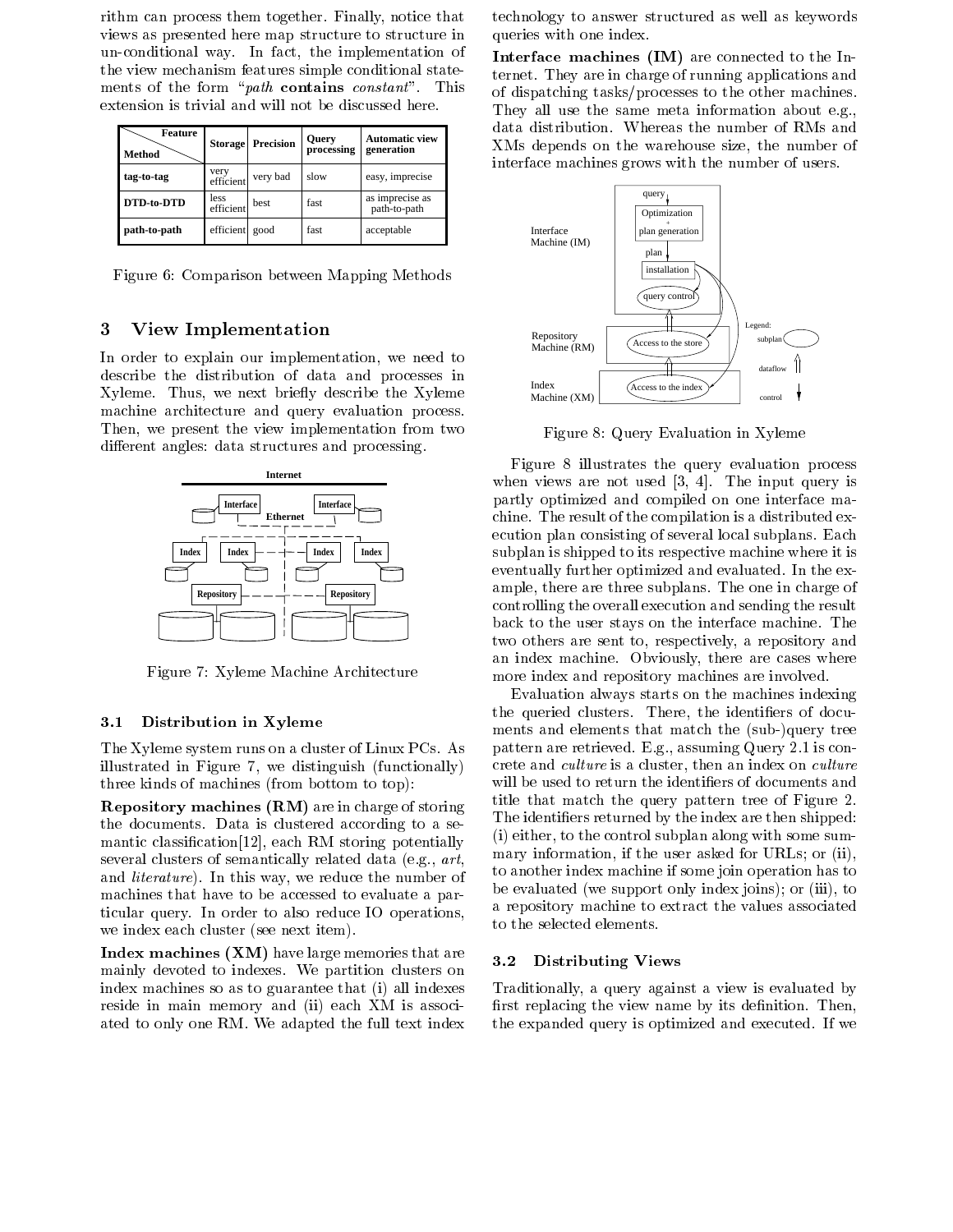

Figure 9: A View Over the culture Domain

keep this model in Xyleme, the view must reside and be replicated in the memory of all the interface machines.

Still, remember that views in Xyleme are large and grow with the Web. More precisely, their size depends on the number of DTDs of the Web, which is potentially unlimited. So, we must distribute views.

A view can be seen as a collection of subviews, one per DTD. A first answer to the distribution problem is to split the collection among the different interface machines. This solution is not appropriate for mainly two reasons. First, to evaluate a query, one will have to broadcast and pre-process it on all interface machines. Second, the number of interface machines grows with the number of users, not with the size of the warehouse and, consequently, of the view. Another bad answer to the problem is to try and bypass distribution by, e.g., encoding views so as to reduce their size as much as possible. However, no matter how smart you are at encoding paths, this does not scale.

Thus the standard translation pattern must be reconsidered. We process queries in two steps. First, the query is pre-compiled on an interface machine. Using local information, we find which clusters of data are concerned and generate a plan whose specificity is that it contains abstract instead of concrete tree patterns. E.g., considering Query 2.1, the pattern tree of Figure 2 is preserved while the abstract cluster (domain) culture is replaced by the clusters containing mappings for all the abstract paths in the query (e.g. art and tourism). In a second step, the plan is distributed and evaluated. Remember that evaluation always starts on index machines. There, the abstract patterns are translated into concrete ones before they are used to query the index. Section 4 explains this in details.

This two-step translation has some very nice properties. First, we avoid useless broadcast. Also, the plans that are shipped are small, they do not include the many combinations of concrete patterns matching an abstract one. But more importantly, we have solved the distribution problem. Indeed, the only "global" information that needs to be maintained on the interface machines is a correspondence between abstract DTDs and clusters. The remaining view information is naturally distributed over the concerned index machines.

To illustrate this, let us reconsider the view exam-

ple introduced in the previous section and presented in Figure 9. We consider here the representation of a view in main memory. The persistent representation is a straightforward translation into XML documents. As explained above, we distribute the view among interface and index machines.

On each interface machine, we find a tree representing an annotated abstract DTD. More precisely, each node is marked with the clusters in which there exists matching concrete paths (see Figure 10). This structure is used at pre-processing time to understand how the query should be distributed. It is replicated because each interface machine must be able to translate all queries. Note that it could have been made smaller by keeping only the root of the abstract DTD. However, it allows to (i) check the abstract "typing" of queries and (ii) reduce the number of subplans (e.g., if the user is interested in titles of paintings, there is no need to generate a plan over the cinema cluster). Also we will see in Section 5 that this tree is used to support joins in view definitions.

Note that interface machines manage only abstract DTDs and their associated clusters, two items whose size is usually rather small and very much controlled.



Figure 10: View on an Interface Machine

On each index machine, we find the view information relative to its indexed clusters. Figure 11 corresponds to the representation of the mappings given in Figure 5. It consists of two parts, a table and a tree. (i) The table represents in a simple way the forest of all concrete paths that have been mapped to some abstract paths. Each node is represented by its tag and the identifier of its father  $(-1$  when it is a root). Nodes are identied by their entry in the table. E.g., 2 identi fies WorkOfArt/artist/name. (i) The tree maps abstract paths to concrete paths. Concrete paths are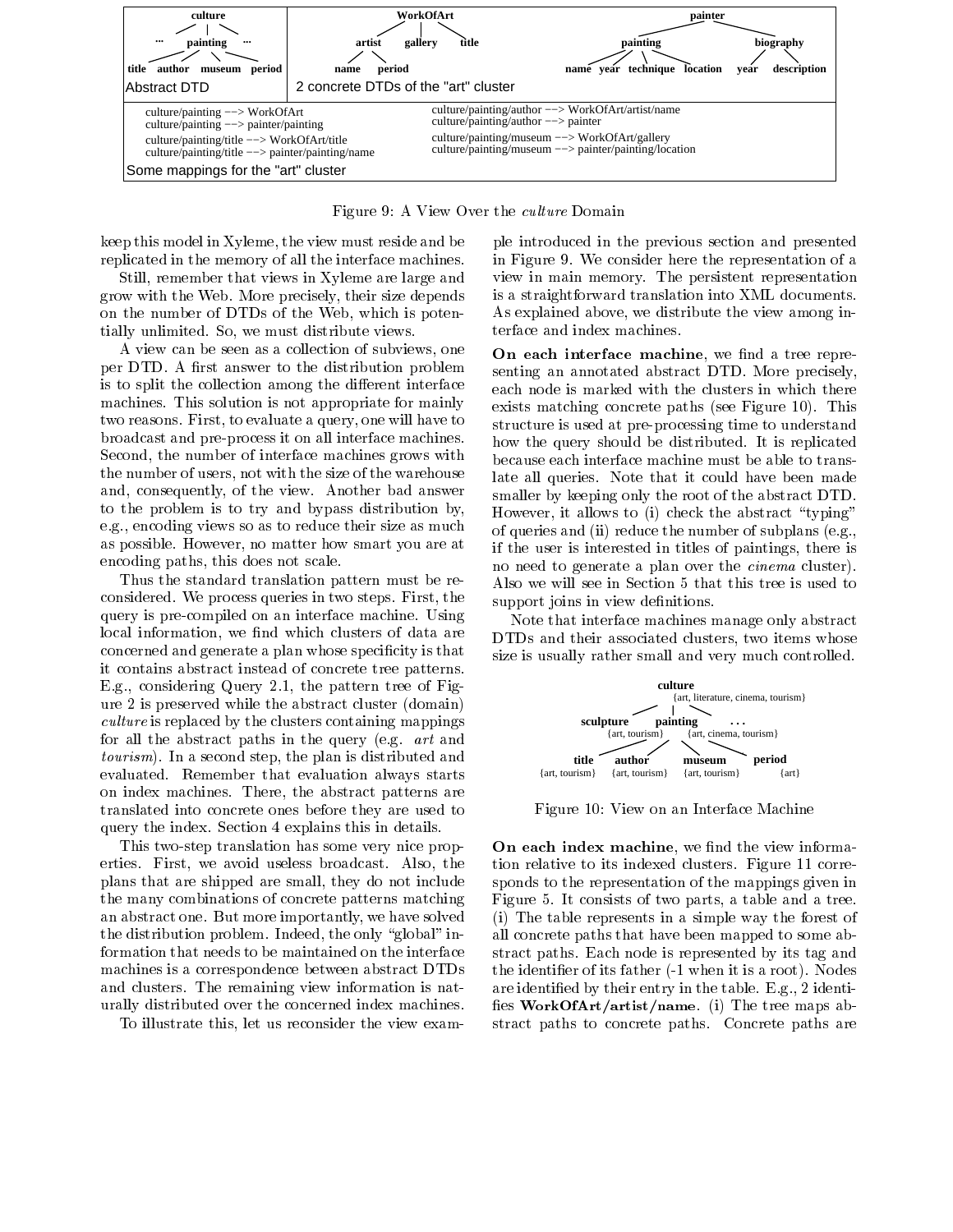represented in the tree by two integers identifying, respectively, the concrete path itself (cpath) and the DTD root element from which it stems (root). The second information is here to reduce the complexity of the translation process (consider that there are thousands of concrete paths but rarely more than a dozen stemming from one root element; see Section 4).

Note that the size allocated to a view on an index machine is very small compared to the size of the index itself (usually less than a thousandth). Also, 4.1 the size of a view depends on the size and heterogeneity of clusters. When a cluster becomes too big, we refine the classification so as to split it. This results in a re-organization of store and indexes that is performed lazily while (re-)loading. Views are reconstructed when the index re-organization is over. In the meantime, views are simply larger than they should.



Figure 11: View on an Index Machine

Updates are performed off line using the persistent representation of the view. Once this process is completed, a new main memory image is constructed that will be used by future queries. The old image remains until all queries that pointed to it have been evaluated.

### 4 Query Translation

As explained in the previous section, the evaluation of a query against a view is performed in two steps:

On some interface machine, the tree-query is parsed, and an algebraic expression is generated. This expression features a *PatternScan* operator that retrieves,<br> $f_{\text{rom 2}}$  collection of documents, the elements that  $\overline{4.2}$ from a collection of documents, the elements that match the given pattern (see Section 2). At this stage the PatternScan is defined on an abstract pattern and on an abstract cluster. The Abstract Query Translator (AQT) translates the PatternScan in a union of PatternScan operators defined on concrete clusters, but still featuring abstract patterns. Then, the query is partly optimized, an execution plan is generated and distributed. The query execution plan is sent only to local machines indexing the corresponding clusters.

Plan evaluation starts on index machines. An operator called Abstract to Concrete (A2C) translates abstract patterns into unions of concrete patterns. Each generated pattern is given to a physical algebraic operator called  $FTIscan$ , that will match it efficiently against the indexed documents and return the selected elements and documents. Eventually, those will be further processed by other operators on other machines.

We are not concerned by the full query evaluation process[4, 3], just by the part concerning the view translation. We describe AQT and A2C operators.

### The Abstract Query Translator (AQT)

The AQT introduces concrete clusters in an abstract PatternScan operator. It returns a union of Pattern-Scan operators, each defined on a concrete cluster. This process is illustrated by Figure 12 where the abstract cluster called culture has been replaced by the two concrete ones art and tourism. Note that the pattern tree has not been modified.



Figure 12: AQT Transformation of an Abstract Pattern Scan

To achieve this, the AQT asks the view manager for a navigator within the annotated tree of the view of Figure 10. Then, it visits both the annotated view tree and the query tree, checking that the latter is consistent, and computing the intersection of the concrete clusters found on the way, generating a union operation with as many branches as clusters (Figure 12).

The AQT result is given to the query processor that incorporates it into the global algebraic expression and generates an execution plan. The important role of the AQT is to avoid useless broadcast: query execution plans are sent only to local index machines concerning the queried clusters. In Section 5.1, we will see that the AQT gains in complexity when we add joins to the view definition language.

### Abstract to Concrete Translation (A2C)

The A2C transforms abstract pattern trees into concrete ones. Its input is an abstract pattern and a view identifier. Its output is a flow of concrete patterns. Figure 13 illustrates this process with an abstract pattern matched against the view of Figure 9.

The main problem of the A2C algorithm is due to the large amount of mappings associated to each path of the abstract DTD. For  $n$  nodes in the abstract query pattern, with <sup>k</sup> mappings for each node, A2C should examine  $k^n$  possible configurations! Actually, few of these configurations are valid because, as briefly explained in Section 2, the corresponding concrete paths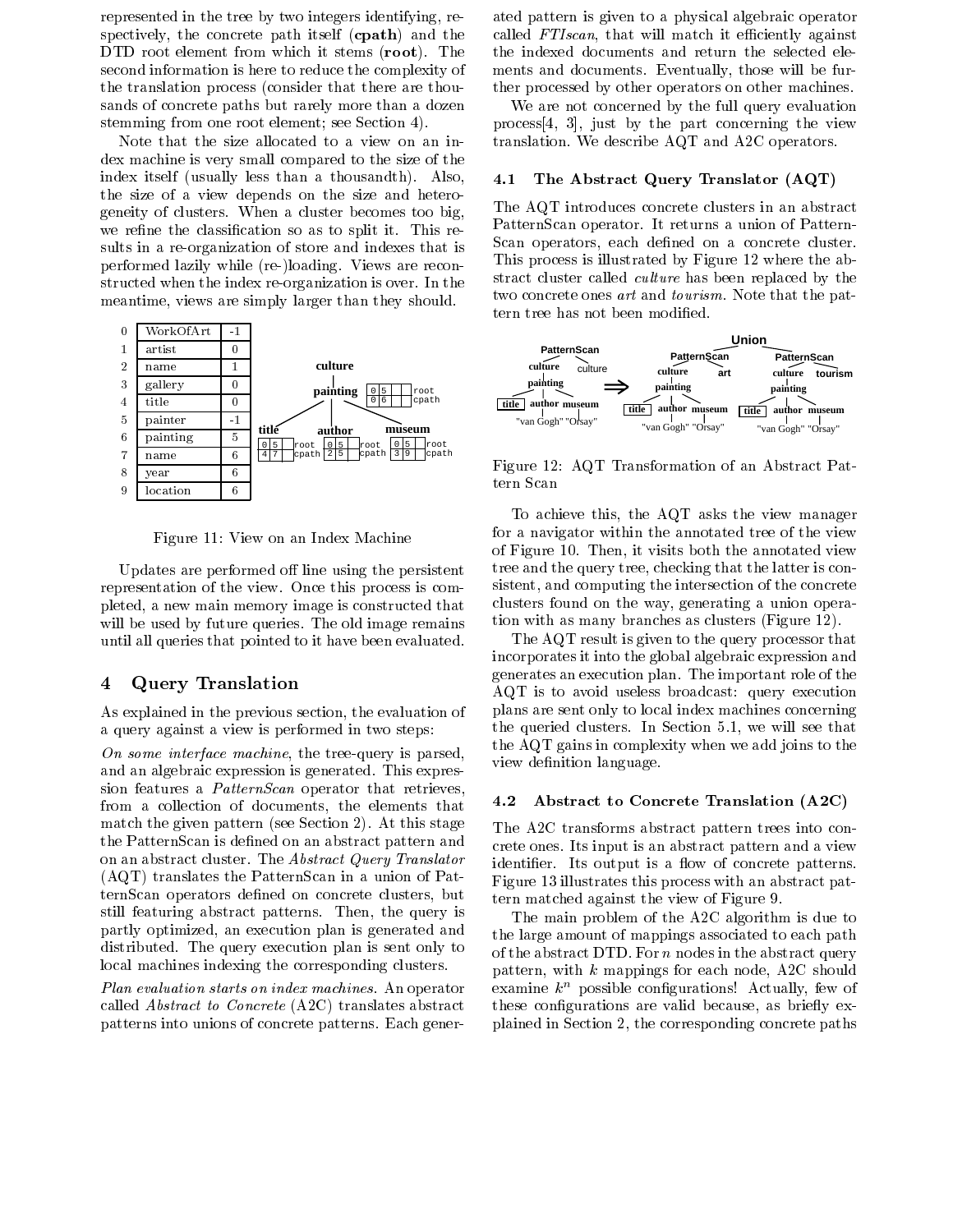

Figure 13: A concrete pattern generated by A2C

must (i) belong to the same concrete DTD and (ii) preserve the descendant relationships of the query. We explain the second requirement in more details.

**Rule PreserveAscDesc** Let  $a_1$ ,  $a_2$  be nodes of an abstract pattern tree  $T_a$ , with  $a_2$  descendant of  $a_1$ , and  $c_1, c_2$  their corresponding nodes in a concrete pattern tree  $T_c$ . Then  $T_c$  is a valid translation of  $T_a$  only if  $c_2$ is a descendant of  $c_1$ . This rule states that one cannot swap two nodes when going from abstract to concrete. Somehow, it implies that descendant is a semantically meaningful relationship that cannot be broken. This is sometimes true (e.g., painting/name) and sometimes not (e.g., painter/painting). Still, we chose to impose this rule because it reduces the complexity of the A2C algorithm. In Section 5, we discuss its relaxation.

In order to further reduce the complexity, we also impose the following rule.

**Rule NoTwoSubpaths** Let  $V$  be a view defined by the set of path-to-path mappings M. Let  $(a \rightarrow c)$  be in M and  $a_p$  be a prefix of a. Then, V is valid only if there does not exist  $c_1, c_2$  prefixes of c such that:

 $(a_p \rightarrow c_1) \in M \wedge (a_p \rightarrow c_2) \in M$ 

This means that <sup>a</sup> should not have an ancestor that is mapped to two different ancestors of  $c$ . In other words, there should be at most one solution to the mapping of nodes along an abstract path to nodes along some concrete path. Even if exceptions may exist, this rule is naturally respected in practice.

### The A2C algorithm

Consider the leftmost branch on the abstract pattern tree of Figure 13. Rule PreserveAscDesc implies that the translation of this branch is another branch that can be computed going up and Rule NoT woSubpaths guarantees that, once the leaf mapping has been chosen, there is at most one solution. This solution is constructed as follows: we choose a concrete node for culture/painting/title (e.g., WorkOfArt/title) then we go up and search the mappings of culture/painting among the prefixes of WorkOfArt/title (e.g.WorkOfArt).

To compute the translation of a whole tree, we decompose it in upward paths starting from each leaf and stopping when we reach a node that has already been visited by a previous upward path. This is illustrated on the right part of Figure 14 (note that we ignore constants in the query tree). The left part of the figure is a reminder of the local view structure presented in Section 3 that we will use to illustrate the translation

process. In the example, the two right upward paths stop at node painting instead of culture. We call this node their upperbound. It constrains the upward path interpretation with that already attributed to painting by the previous paths. Once the decomposition has been performed, A2C translates each upward path to a concrete branch, then it computes concrete pattern trees by combining branch solutions as follows.

As shown in the left part of Figure 14, the view stores the mappings of each node of the abstract DTD as a list of couples  $(root, \; cpath)$ , where root identifies the concrete DTD and cpath the concrete path of the mapping. This list is sorted by root and then by cpath.

First suppose that each leaf has at most one mapping for each root. Then the A2C algorithm computes the solution by finding compatible branch solutions going from left to right, as follows:

(i) The leftmost leaf  $L$  is the master leaf. It considers its mappings one by one, the other nodes in the abstract pattern remain "synchronized", i.e. the mapping that they consider at any time has the same root as L. The reason is that a concrete pattern solution must have the same root for all its nodes. E.g., suppose that we move from one mapping to the next in  $L$  and that, in so doing, we go from  $root_{i-1}$  to root<sub>i</sub>. Then all other nodes advance to their next  $root_i$  mapping.

(ii) Concrete branches are computed upward starting from their leaf (it exists at most one branch, as explained above). For each abstract node on the up ward path, A2C looks for a mapping among those with *root<sub>i</sub>* and that is a prefix of the *cpath* already found for the node below it. Checking that a  $\epsilon$ *path* is a prefix of another one is done in constant time using the concrete path table of Figure 14 (i.e. typically 1 or 2 table accesses, which is the difference of length between the paths). The branches other than the leftmost one must contain the cpath that has been computed by some previous branch for their upperbound (if any). E.g., if the leftmost upward path in Figure 14 found the mapping  $(0, 0)$  for **painting**, the upward paths of author and museum are constrained to find the same mapping when computing their concrete branches.

(iii) A solution is found when all upward paths have a concrete branch solution. Then <sup>L</sup> goes to its next mapping to search for a new solution, and so on, until all the mappings of <sup>L</sup> have been explored.

Now, suppose that there are more than one mapping for a given node and a root. Note that this rarely happens. Then for each distinct root<sub>i</sub> of  $L$ , we check all possible combinations of the pattern leaves " $root_i$ " mappings. This implies some backward steps in leaf mappings (except for the master leaf  $L$ ).

### Complexity

The scalability factor for this algorithm is  $k$ , the average number of mappings for an abstract node (the size of the mapping lists in Figure 14). To be more precise,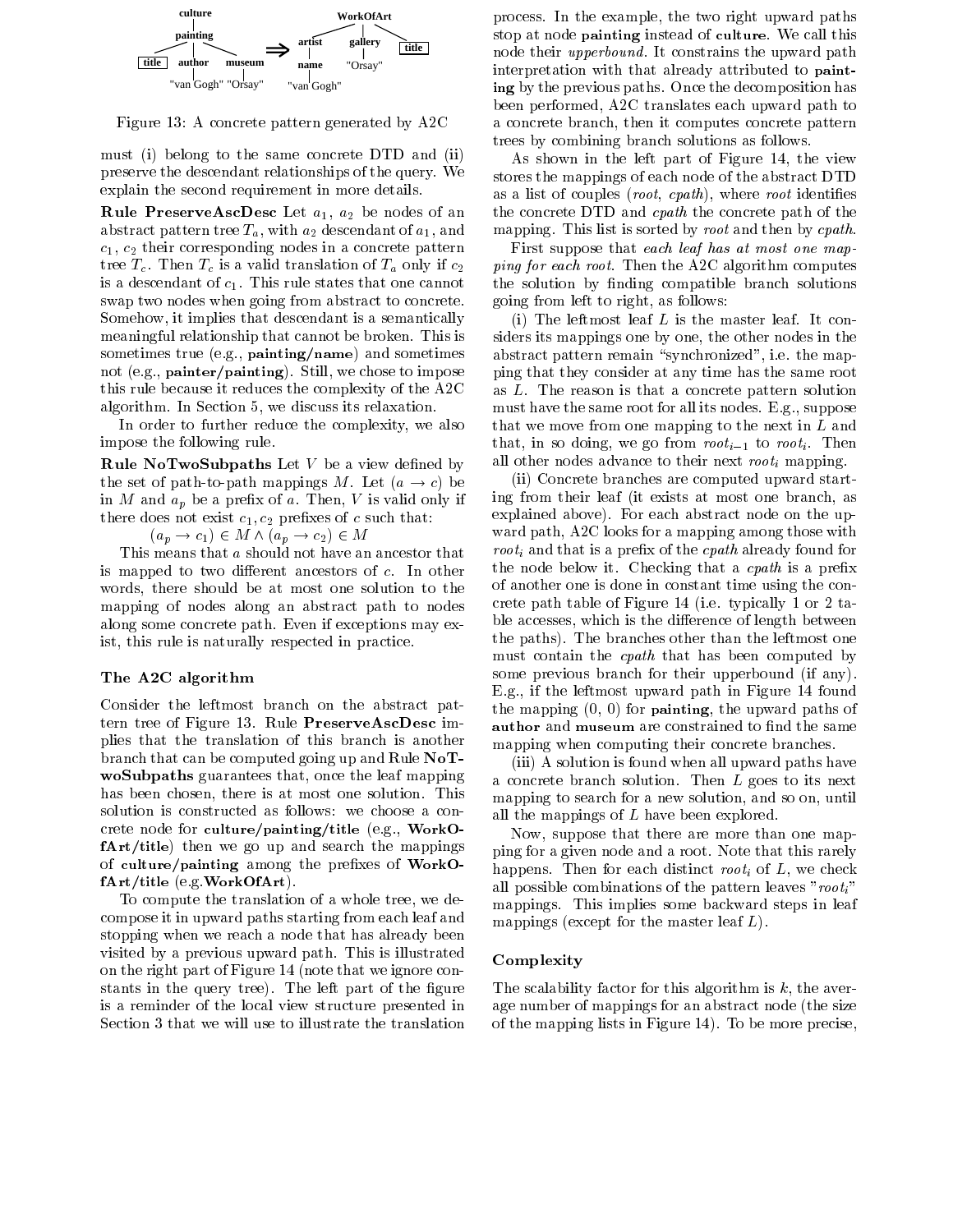

Figure 14: Upward Paths from the Pattern Leaves

<sup>k</sup> can be decomposed as: <sup>k</sup> = <sup>r</sup> -<sup>m</sup> where <sup>r</sup> represents the average number of distinct roots associated to one node and <sup>m</sup> the average number of mappings of a node for a given root. The scalability factor becomes  $r$  since  $5.1$ it grows proportionally to the number of stored DTDs. All other values, i.e., <sup>m</sup> (usually 1, because an abstract concept is rarely mapped to more than one concrete path of a DTD), the number of nodes/leaves in the abstract query tree (4 or 5 in average) or the length of the upward paths (2 or 3 in average) are considered as constants relatively to r. The cost of a branch construction is at which is the model in the form  $\Delta$  is the form in the height of the  $\Delta$ abstract pattern, because for each node of the upward path there are <sup>m</sup> mappings for the current root.

For each mapping of the leftmost leaf (k mappings), A2C must build at worst the branches for all the combinations of mappings with the same root for the other  $l-1$  leaves (l is the number of leaves of the abstract pattern). There are  $m^{l-1}$  combinations, so for each mapping of the leftmost leaf A2C computes  $1 + m^{l-1}$ branches. The overall complexity in the worst case is then  $\kappa \times n \times m \times (1 + m^2)$ .

The algorithm is linear in  $k$  and this proves its scalability. The constant may be evaluated by remarking that m has an average value very close to  $1, h$  is smaller than 3 and <sup>l</sup> smaller than 5; the result is a reasonable worst case complexity (6 k if  $m = 1$ , 10 k if  $m = 1.2$ ). In the average case, A2C does not compute all the  $m^{l-1}$  combinations, because when we fail to build a branch from a leaf mapping, the leaves on the right of it will not build branches for that combination. This leads to a lower constant in the average case.

### 5 Improvements

So far, we have considered views that map a tree to a collection of trees (or a virtual document to a collection of concrete documents). In other words, only documents that contain all the items of information sought by a user will participate to the query result. E.g., the answer to the example query is empty unless there exists a document containing information about painter, painting and museums as well.

Most probably, given the size of the abstract DTDs and that of the Web documents, there will be many queries without answers. Two solutions to this problem are described below.

### 5.1 Joins in Views

For complexity reasons, we do not plan to extend the definition language with arbitrary joins. Our purpose is to introduce only those that will allow to follow the links that can be found in XML documents. For instance, suppose that a document concerning a painting by "van  $Gogh$ " contains a link to another containing information about the "Orsay" museum where this painting is exhibited. So the information about the museum is not in the same document, but can be found by following a link. We want to be able to add this piece of information to the query result.

The simplest way we found of achieving this goal is to simply record the fact that a concrete path contains a link. Consider the above example, and assume that the concrete path corresponding to the museum link is painting/museum, then we add the following mapping to the view:

culture/painting/museum $\rightarrow$ painting/museum,link

Now, we have to add the appropriate joins in the translation process. Joins may introduce the need to communicate results from machine to machine (e.g., if museum and painting are part of two distinct clusters). Thus, to avoid re-distributing local execution plans, joins have to be introduced before the global plan is generated and installed. For this we re-define the way views are represented (and queries translated) on interface machines. This is illustrated by Figure 15.

The upright part of the figure shows the global view information of Figure 10 revisited with links. Note that there is only one change: the node corresponding to culture/painting/museum is annotated with  $art[link]$ , tourism. This means that we can find elements corresponding to the concept of museum in the art and tourism clusters and that, in the former, there exists a concrete representation of that concept that is followed by a reference. The lower part of Figure 15 partially shows the AQT translation of the query PatternScan operation. It is an n-ary union whose arguments are those described in section 4 plus some more. The figure shows one of the two joins that have